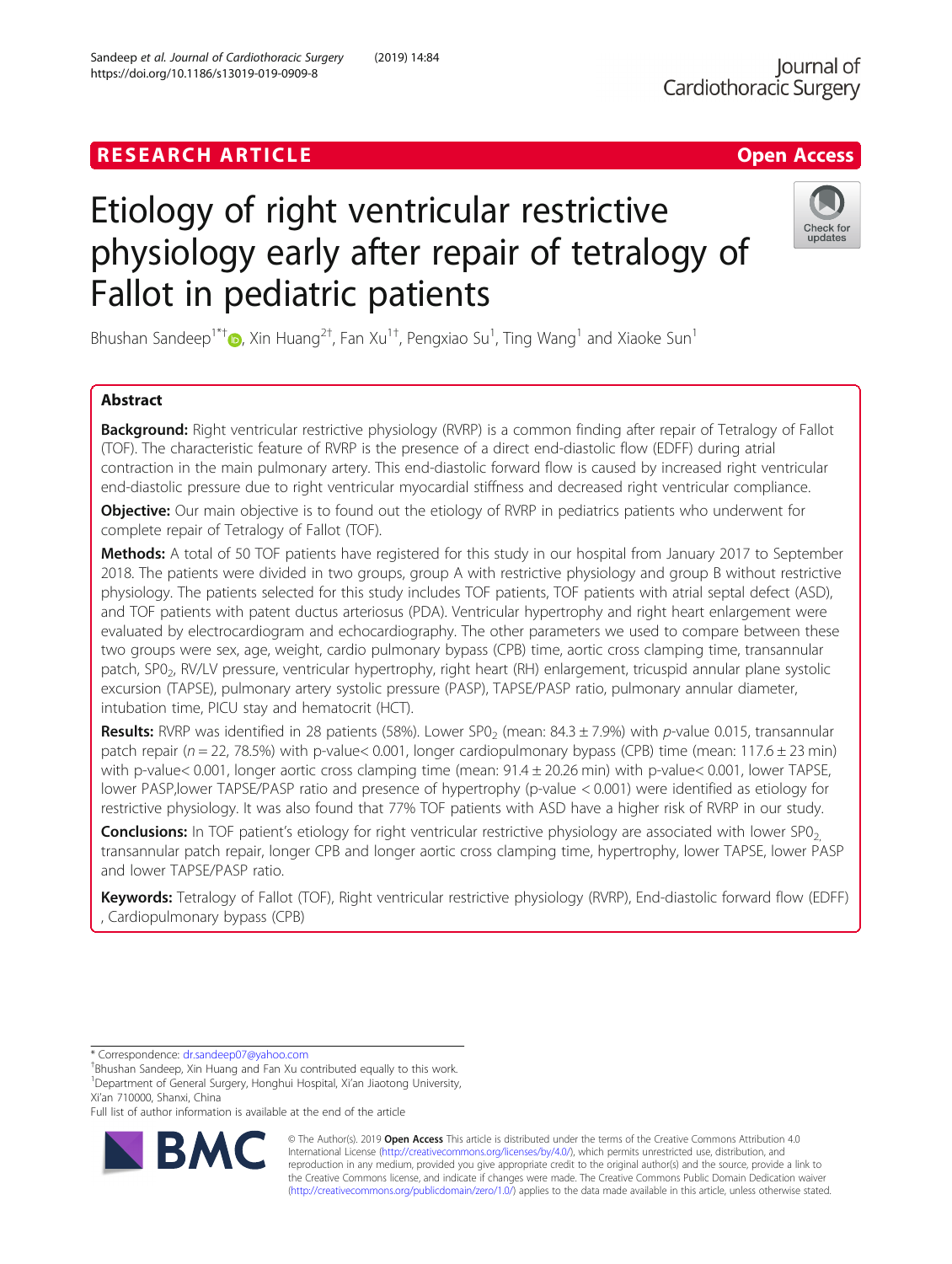## Introduction

TOF is the most common cyanotic congenital heart disease that represents 55–70% of cyanotic congenital heart disease. Total correction at an early age is the main surgical management in TOF patients. After total repair of TOF, many patients suffer a slow postoperative recovery, with an evidence of a raised central venous pressure, fluid retention, pleural effusion, a low cardiac output, ascites, right ventricular myocardial delayed enhancement and diastolic dysfunction  $[1, 2]$  $[1, 2]$  $[1, 2]$  $[1, 2]$ . In the absence of significant residual ventricular septal defect (VSD) and obstructive lesions etc., it is very common that such patients have RVRP. The incidence of RVRP varies from 50 to 70% [[3](#page-6-0)]. On the basis of echocardiography, RVRP is defined as the presence of end –diastolic forward flow (EDFF) into the main pulmonary artery. This presence of end –diastolic forward flow in the pulmonary arteries, if persistent throughout the respiratory cycle has been regarded as hallmark of right ventricular restriction [\[4\]](#page-6-0). The pathophysiological cause of right ventricular restriction is an increase in right ventricular end diastolic pressure due to increased myocardial stiffness and decreased compliance of the right ventricle. This restriction of the right ventricle results in a high systemic venous pressure which is often associated with prolonged pleural effusion and a reduced cardiac output that results in a prolonged stay in the intensive care unit (ICU) [\[5](#page-6-0)]. The strategy used for restrictive patients to improve early recovery are optimize cardio protection, pulmonary monocusp, leave ASD shunt, aggressive drainage of fluid in thoracic and abdominal cavity, maintain high central venous pressure (CVP) and extubation of patient as early as possible. As the postoperative management of restrictive TOF patients are different from the nonrestrictive TOF patients the prediction of etiology for RVRP can help to improve the clinical management and early recovery of restrictive TOF patients. Previous studies have shown that RVRP is a transient phenomenon that resolves in two weeks but the etiology of restrictive physiology is not clear. Some studies have shown that the transannular patch is one of the risk factor for restrictive physiology but do not mention the other factors responsible for this. We therefore conducted a retrospective study comparing restrictive patients with non restrictive patients who underwent for total correction of TOF using various parameters such as age, weight, SP02, HCT, ventricular hypertrophy, right heart enlargement, transannular patch repair, CPB time, aortic cross clamping time, RV/LV pressure ratio,TAPSE, PASP, TAPSE/PASP ratio and an attempt was made to find the etiology of RVRP. Therefore, the purpose of this study is to characterize the clinical, pre and post surgical and echocardioagraphic features of those patients with restriction and without restriction to determine which variables could be associated with RVRP.

## Patients and methods

Study population: The protocol was approved by the Honghui Hospital, Xi'an Jiaotong University Clinical Research Ethics Committee, and parents of all subjects provided informed consent. We retrospectively studied 50 consecutive patients admitted in our hospital for total repair of TOF between the periods of January 2017 to September 2018. Patients with a documented primary diagnosis of TOF were identified by review of clinic schedules and approached for transthorasic and transesophageal echocardiography. The patients were divided into two groups, group A  $(n = 28)$  having restrictive physiology and group B  $(n = 22)$  without restrictive physiology. We assessed all these 50 patients prospectively and we measured their age, weight,  $SPO<sub>2</sub>$  at the time of admission and HCT by blood routine test. For right ventricular evaluation we examined the 12 lead electrocardiograph and echocardiography for finding right ventricular hypertrophy and right heart enlargement. Right ventricle/Left ventricle (RV/LV) pressure ratio was calculated by insertion of needle during surgery. In our study we selected only those patients whose diagnosis was TOF, TOF with ASD, TOF with PDA and one stage complete repair. We excluded TOF patients associated with other cardiac malformation such as muscular VSD, unilateral PA, valve regurgitation and previous palliation. For the confirmed diagnosis of TOF transthoracic and transesophageal echocardiography and an X-ray examination were performed. Total correction of TOF was performed during surgery using standard CPB and by aortic cross clamping under moderate hypothermia. The VSD and ASD were repaired during surgery using either patient's pericardium or Dacron patch, PDA  $(n = 6)$  was ligated. The sutures used for closing VSD were polypropylene. Hypertrophied tissues of right ventricle and fibrotic tissues of right ventricular outflow tract have been removed during surgery. Augmentation of main pulmonary artery and transannular patching  $(n = 28)$  were done during aortic cross clamping using patient's pericardium or using a bovine pericardium patch if needed. Type of repair, CPB time, aortic cross clamping time were recorded during time of surgery. RVRP was identified just after surgery and in pediatric intensive care unit (PICU) using transthorasic echocardiography with respiratory monitoring by the presence of end-diastolic forward flow in main pulmonary artery. We also observed the total duration of intubation and the number of times the patient was intubated and the total duration of the stay in the PICU.

Echocardiography: Transthorasic echocardiography was performed for each patient with commercially available echocardioagraphic equipment with simultaneous recording of electrocardiographic and respiratory waveforms. Complete transesophageal echocardiography was performed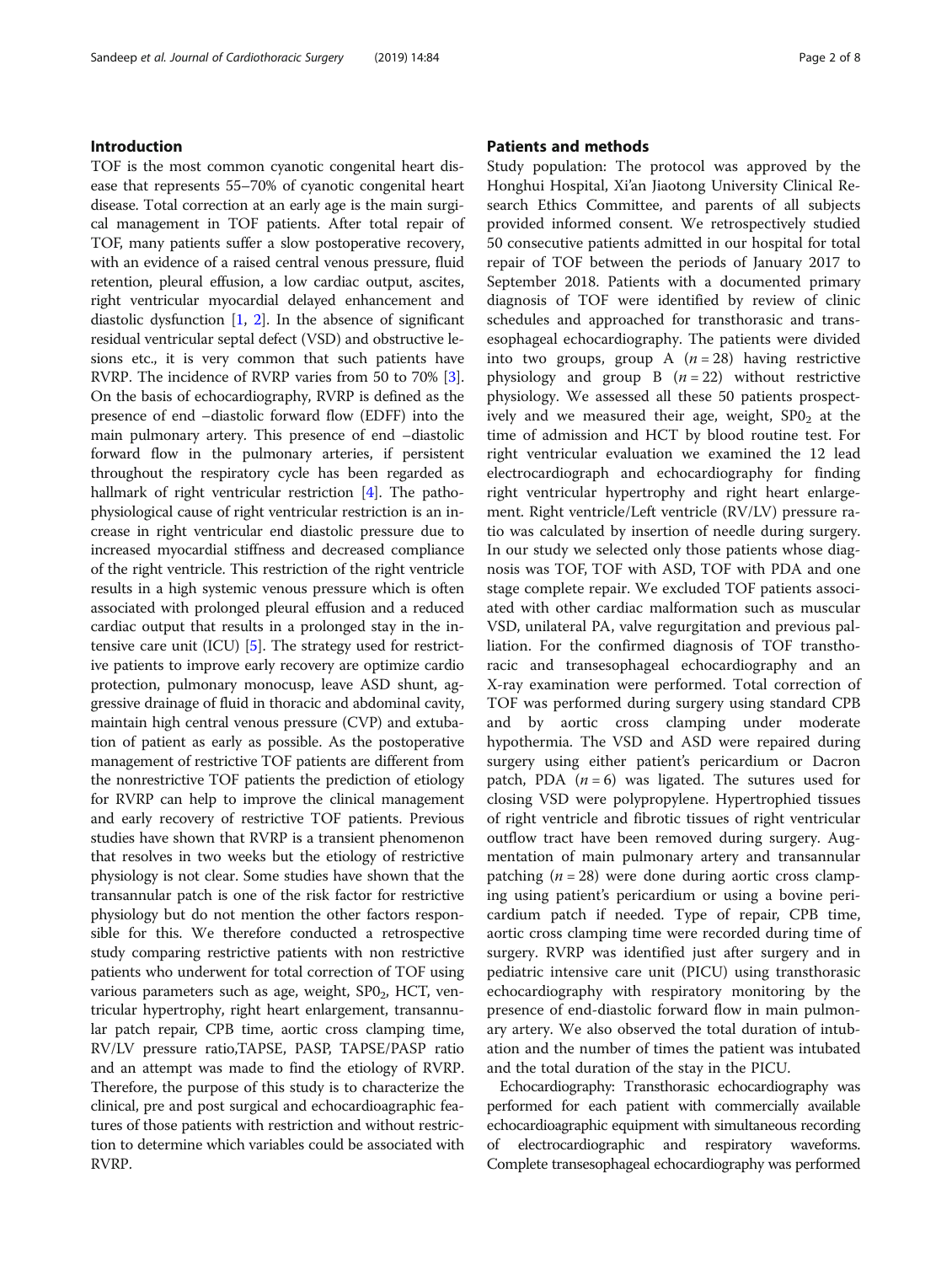for each patient just before surgery in surgery room with respiratory monitoring. The transesophageal echocardioagraphic probe was placed according to the usual techniques and the examinations were performed in a standard manner with echocardioagraphic experts [\[6\]](#page-7-0).

RV hypertrophy is echocardiographically defined as a ventricular wall thickness more than 5 mm at end-diastole [[5\]](#page-6-0). We used M-mode and 2-dimensional echocardiography for measuring RV wall thickness to find out the hypertrophy of right ventricle [[7](#page-7-0)]. For measuring hypertrophy we divided patients in two groups having RV wall thickness 5 mm and greater than 5 mm. RV free wall assessment is best performed from the apical and subcostal 4-chamber views. Increased RV free wall thickness or hypertrophy as measured by echocardiography has been well validated and usually indicates pressure overload [[8](#page-7-0)]. Guidelines from the American Society of Echocardiography recommend the use of the subcostal 4-chamber view for measurements of RV free wall thickness, because it has demonstrated higher reproducibility [\[9](#page-7-0)]. For right heart enlargement we use two-dimensional echocardiography, with the apical four chambered view which enables accurate visualization of the right atrium and right ventricle in all patients.. Tricuspid annular plane systolic excursion (TAPSE), Pulmonary artery systolic pressure (PASP) and TAPSE/PASP ratio were calculated with the help of echocardiography.

Clinical assessment: An extensive clinical evaluation was carried out for each patient after being admitted to our hospital considering a particular attention to his signs and symptoms. Before the surgery a routine blood test and a pre-surgical discussion with experts were performed.

Statistical analysis: Quantitative variables were expressed as means ± standard deviation and compared by using Student t test. Means and ranges are given for continuous demographic variables. We expressed categorical variables as number or percentages and made comparison using χ2 analyses or Fisher exact test. A bidirectional hypothesis was applied and significance was considered with  $p < 0.05$ . The statistical software SPSS version 19.0 was used for all statistical analysis.

# Results

The demographic data and clinical outcome are presented in Table [1](#page-3-0). Restrictive physiology was found in 28 patients (58%) out of 50. Both groups were compared in terms of age, sex, weight, HCT,  $SPO<sub>2</sub>$ , transannular patch repair, ventricular hypertrophy, right heart enlargement, CPB time, aortic cross clamping time, pulmonary annular diameter, TAPSE, PASP, TAPSE/PASP ration, RV/LV pressure gradient and TOF patients with ASD and PDA.

The major risk factors for restrictive physiology identified in our study were longer CPB time, longer aortic cross clamping time, transannular patch repair, low  $\text{SPO}_2$ ,  $\text{RV}/$  LV pressure, ventricular hypertrophy, lower TAPSE, lower PASP, lower TAPSE/PASP ratio, and TOF patients with ASD. In our study males predominates females (64%). In restrictive group 71.4% males had restrictive physiology. In our study the mean age of restrictive patients was higher than non restrictive patients but the p-value was not significant. Sex, age and weight of patients did not appear as an etiology for RVRP. We measured the Hematocrit (HCT) from blood routine test. The HCT value for restrictive patients were higher than non restrictive patients with a p-value< 0.001. Transannular patch was used in 28(56%) patients, and a major statistical difference was found for the incidence of RVRP. In group A: 78.5% patients had RVRP who used transannular patch while in group B only 27.2% patients identified with RVRP who did not received transannular patch repair, therefore transannular patch repair shows a higher risk factor for RVRP (78.5%) with a p-value < 0.001. According to electrocardiographic and echocardioagraphic measurements we identified 27 patients having RV wall thickness > 5 mm and 23 patients having wall thickness  $\leq$  5 mm. The statistical difference between these hypertrophied patients having restrictive physiology were 77.7 and 30.4% respectively. We identified hypertrophied patients having wall thickness > 5 mm are on greater risk for RVRP with a p-value< 0.001. From two-dimensional echocardiography with the apical four chambered view we identified 19 patients having right heart enlargement in which 15 patients had RVRP (p-value< 0.001). The mean pulmonary diameter of restrictive patents was less than non restrictive patients but the p-value was not significant so pulmonary annular diameter did not appeared as a risk factor. In our study 37 patients have been diagnosed as TOF without ASD and PDA, among these 37 patients 20 patients had RVRP. Out of total 6 TOF patients with PDA only 3 showed RVRP and 3 were without RVRP, so the incident rate of RVRP was 50% in our study population. In our study TOF patients with ASD  $(n = 7)$  showed a high incidence (71%) of RVRP. In total 7 patients 5 showed RVRP. In our study the  $SPO<sub>2</sub>$  value less than 80% showed a high risk for RVRP because we have 19 patients whose  $SDO<sub>2</sub>$ were between 70 and 80% and out of these 19 patients; 16 patients showed RVRP. As the  $SPO<sub>2</sub>$  value goes higher the incidence of RVRP decreased. In Fig. [1](#page-4-0), we can see the variation of  $SPO<sub>2</sub>$  with RVRP.

Cardio pulmonary bypass (CPB) time: At the time of surgery we measured the CPB time for all patients ranging from 71 to 205 min. We found that when the CPB time was less than 100 min there was no case of restriction but when the CPB times increases by 100 min the risk of restriction also increases gradually. The RVRP rate was 85% when the CPB time was between 121 and 130 min and it was 100% when the duration of the CPB was more than 131 min. In our study we have two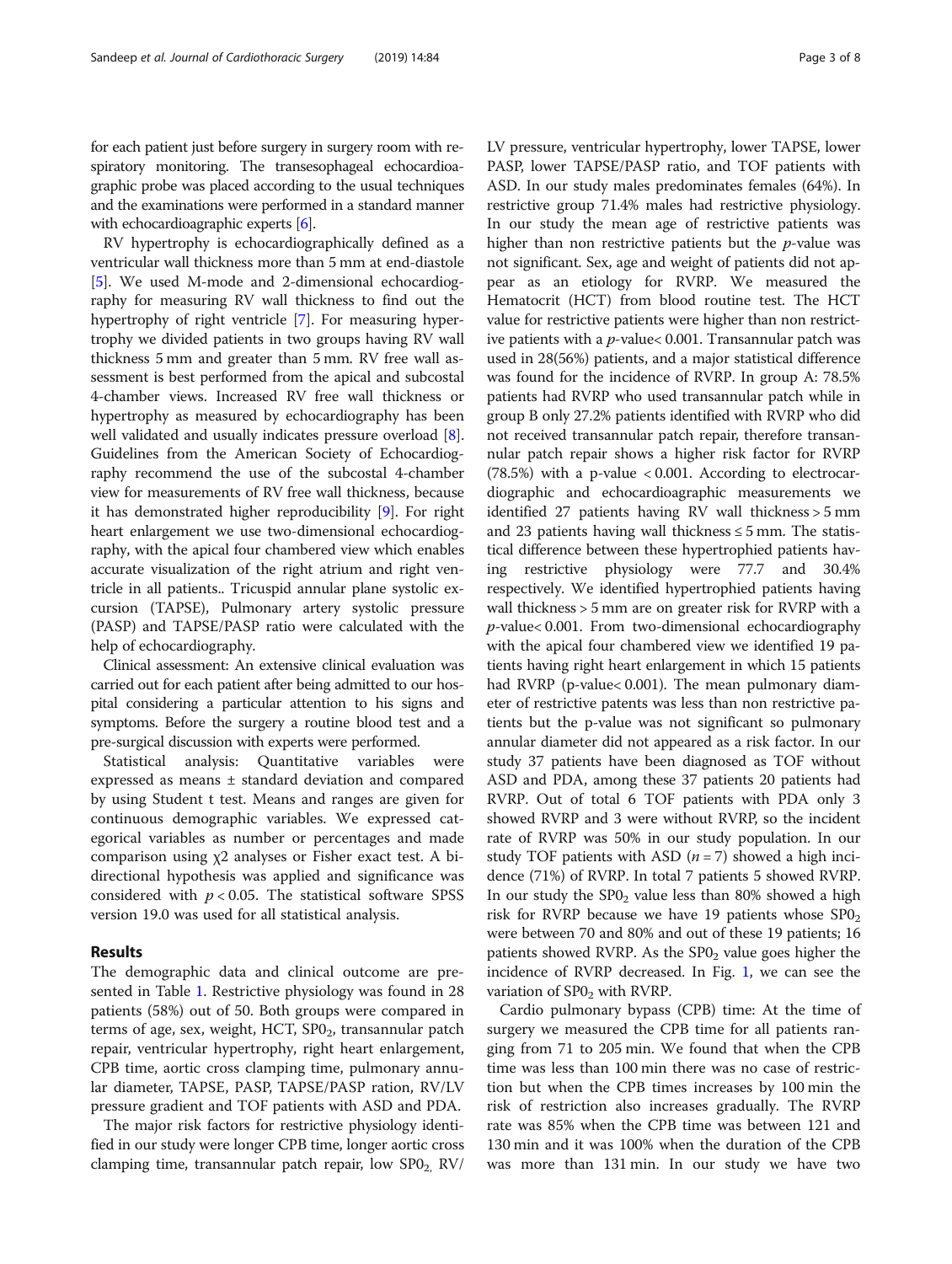| Variables                           | Group A            | Group B            | $P$ value  |
|-------------------------------------|--------------------|--------------------|------------|
| No of patients                      | 28                 | 22                 |            |
| Sex(M/F)                            | 20/8               | 12/10              | 0.240      |
| Age (months)                        | $30.71 \pm 28.52$  | $20 \pm 10.76$     | 0.094      |
| Weight (kg)                         | $10.93 \pm 4.74$   | $10.10 \pm 2.31$   | 0.455      |
| CPB time(minute)                    | $131 \pm 20.7$     | $100.2 \pm 12.1$   | $< 0.001*$ |
| Aortic cross clamping time (minute) | $102.89 \pm 17.14$ | $76.40 \pm 13.74$  | $< 0.001*$ |
| Transannular patch                  | 22/28              | 6/22               | $< 0.001*$ |
| $Spo2$ (%)                          | $79 \pm 8.4$       | $87 \pm 6$         | $0.015*$   |
| RV/LV pressure                      | $67.95 \pm 5.69$   | $63.31 \pm 5.66$   | $0.009*$   |
| Ventricular hypertrophy             |                    |                    |            |
| $1.5 \text{ mm}$                    | $\overline{7}$     | 16                 | $< 0.001*$ |
| $2. > 5$ mm                         | 21                 | 6                  | $< 0.001*$ |
| RH enlargement                      | 15                 | $\overline{4}$     | $< 0.001*$ |
| TAPSE mm Hg                         | $13.41 \pm 1.35$   | $16.70 \pm 1.51$   | $< 0.001*$ |
| PASP mm Hg                          | $49.15 \pm 6.75$   | $33.54 \pm 5.48$   | $< 0.001*$ |
| TAPSE/PASP                          | $0.27 \pm 0.05$    | $0.51 \pm 0.15$    | $< 0.001*$ |
| TOF pts.                            | 20                 | 17                 |            |
| TOF pts. with PDA                   | 3                  | 3                  |            |
| TOF pts. with ASD                   | 5                  | $\overline{2}$     |            |
| Pulmonary annular diameter(mm)      | $10.22 \pm 2.1$    | $12.31 \pm 2.31$   | 0.115      |
| Intubation time(minute)             | $382.35 \pm 64.52$ | $219.36 \pm 44.28$ | $< 0.001*$ |
| PICU stay(days)                     | $8.92 \pm 1.24$    | $4.15 \pm 1.18$    | $< 0.001*$ |
| HTC (I/I)                           | $0.45 \pm 0.05$    | $0.39 \pm 0.02$    | $< 0.001*$ |

<span id="page-3-0"></span>**Table 1** variables of risk factor in restrictive and non restrictive group

M male, F female, TOF Tetralogy of Fallot, PDA Patent ductus artriosus, ASD Atrium septal defect, CPB Cardio pulmonary bypass, TAP Trans annular patch, RV Right ventricle, LV left ventricle, RVRP Right ventricle restrictive physiology, RH enlargement Right heart enlargement, TAPSE Tricuspid annular plane systolic excursion, PASP Pulmonary artery systolic pressure

patients whose CPB time was exceptionally longer 181 and 205 min respectively and it was found that both had RVRP. In Fig. [2](#page-4-0) we can see the variation between CPB time and patients having RVRP and patients without RVRP.

Aortic cross clamping time: We measured aortic cross clamping time during surgery. The risk of RVRP was higher (94.7%) in patients whose aortic cross clamping time was more than 100 min, in total 19 patients whose aortic cross clamping time was more than 100 min 18 have RVRP. Rest 31 patients whose aortic cross clamping time was less than 100 min only 18 have RVRP. In Fig. [3](#page-5-0) the distributions of aortic cross clamping time and patients with restrictive physiology and without restrictive physiology is shown.

The higher RV/LV pressure ratio for restrictive group with a  $p$ -value 0.009 shows a risk factor for RVRP in our study. On basis of echocardiography results we found that TAPSE, PAPSE and TAPSE/PASP ratio was lower in restrictive patients. The p-value for TAPSE, PASP and TAPSE/PASP ratio was < 0.001 in restrictive patients After comparing both of these groups on the basis of

echocardiography parameters lower TAPSE, PASP and TAPSE/PASP ratio came out as a strongest predictor for risk factor for RVPA. During PICU stay we measured the intubation time for every patient, the mean intubation time for restrictive group was almost double than non restrictive group. We also calculated the total time duration of PICU stay, the mean time duration of PICU stay for restrictive group was  $8.21 \pm 2.11$  days and for non restrictive group it was  $4.20 \pm 1.91$  days, so for the restrictive group the time duration of PICU stay was almost double from non restrictive group with a significant p-value.

# **Discussion**

This is the first study of our knowledge that focuses mainly on the etiology of RVRP not on the mechanism of RVRP in pediatric patients since most of the previous studies have been performed in adolescent or adult patients. RVRP exists in a significant number of patients who underwent for total surgical repair of TOF and have been evaluated for diastolic dysfunction (end-diastolic forward flow). RVRP is defined by the presence of end-diastolic forward flow (EDFF) during atrial contraction into the main pulmonary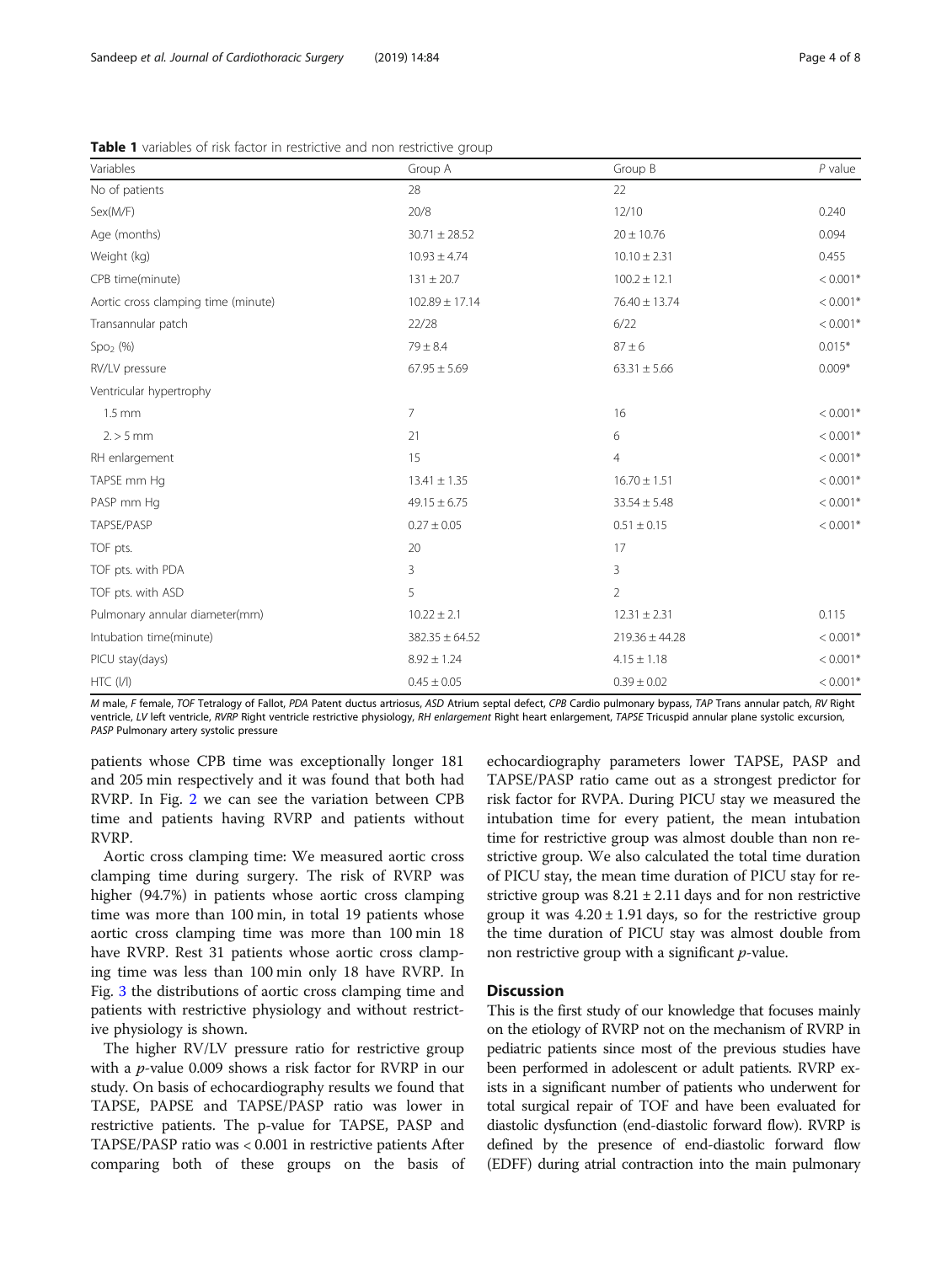<span id="page-4-0"></span>

artery. The presence of end-diastolic forward flow in the pulmonary arteries, if persistent throughout the respiratory cycle, has been regarded as hallmark of restriction of the right ventricle, when assessed through transthorasic and transesophageal echocardiography. This right ventricular restriction is caused by increased right ventricular end – diastolic pressure due to increased myocardial stiffness and decreased right ventricular compliance. The reduction in right ventricular diastolic compliance is reflected as antegrade forward flow through the superior vena cava. Due to

this restriction the right ventricle acts as a passive conduit between the systemic venous inflow and pulmonary artery inflow during atrial systole [[10](#page-7-0)].

We found that RVRP occurs when patients have lower  $SPO<sub>2</sub>(< 80%)$ , heigher HCT value, transannular patch repair, longer CPB time (> 110 min), longer aortic cross clamping time(> 100 min), lower TAPSE, PASP and TAPSE/PASP ratio and presence of ventricular hypertrophy. In our study male patients predominates in both groups.  $SPO<sub>2</sub>$  is determined by cardiac output and the arterial venous oxygen

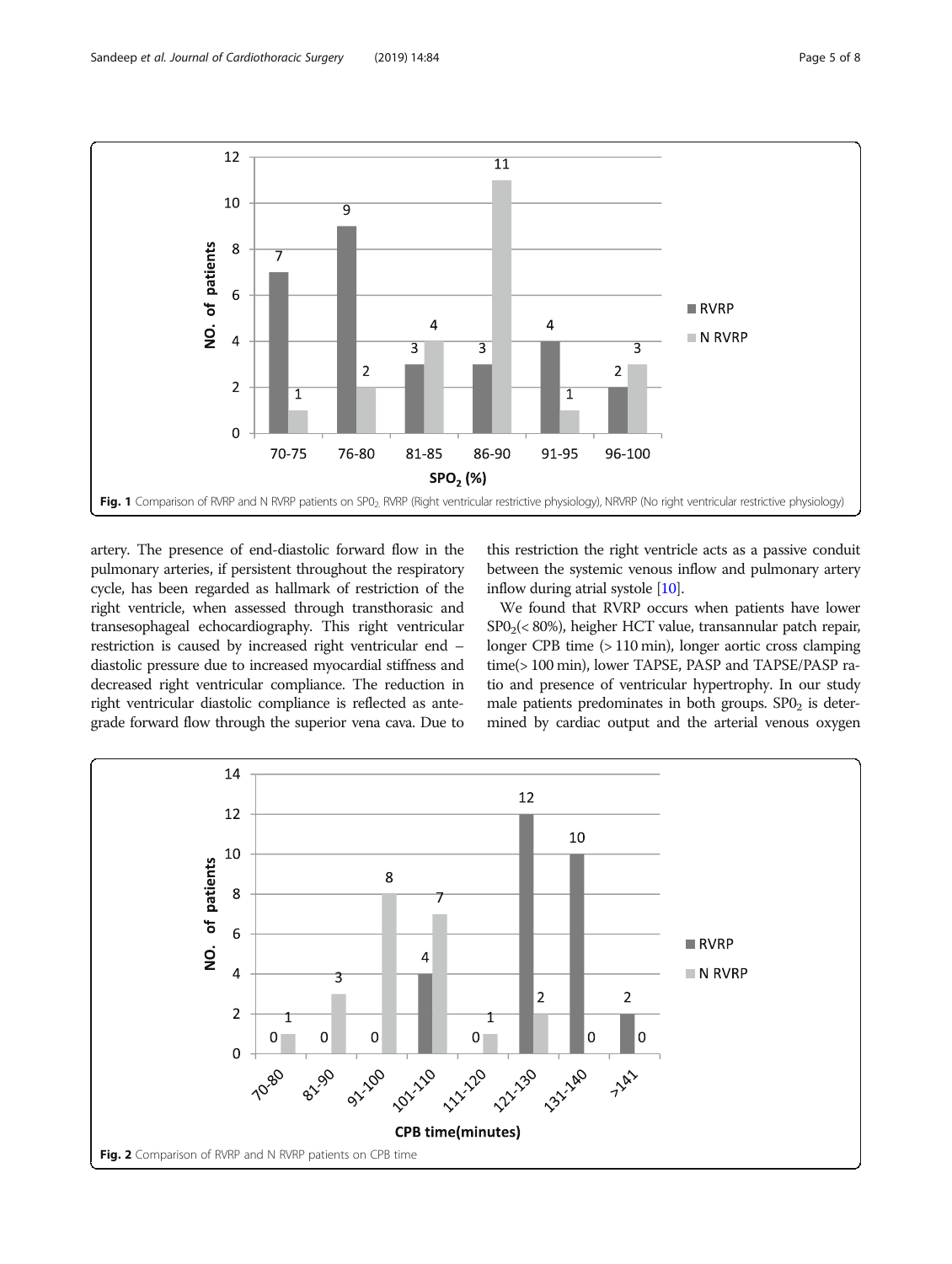<span id="page-5-0"></span>

difference, age, sex, muscle mass, genetic endowment, lung function, and efficacy of exercise. Restrictive patients in this study had a lower  $SPO<sub>2</sub>$  than non restrictive patients. Any reduction in  $SPO<sub>2</sub>$  coincides with a reduction in inventilation capacity. For the restrictive group the mean age was higher than non restrictive group. The sex, age and weight of patients did not show any close relationship as a risk factor of RVRP. The reason behind this is we did not included adult patients in our study so we can't make a comparison for age and weight [\[11](#page-7-0)]. Some previous studies say that greater the age of patient higher the possibility of RVRP but other researchers contradict it [\[12](#page-7-0)]. In our study and also in some previous studies it has been shown that the repair of transannular patches is an important risk factor for RVRP. We had a total of 6 patients who had TOF with PDA and of these 6 only 3 showed RVRP and 3 without RVRP so the incidence of RVRP was 50% in our study population but as TOF patients with PDA are very few in number we can not conclude that the TOF with PDA is a risk factor for RVRP. In the current study, indexing TAPSE to PASP did significantly strengthen the association between restrictive and non restrictive patients and RV function, suggesting that this simple echocardiography measure can supports further understanding into the severity of physiological evaluation in TOF patients.

Most of the previous articles discuss the mechanism of RVRP the clinical outcome and the echocardiographic characteristics. Some papers deals with the association of RVRP with the myocardial injury and oxidative stress, influence of restrictive physiology on LV diastolic function [[12](#page-7-0)]. It is very rare to find in previous studies that deal with the etiology of RVRP. Some previous studies found

that RVRP appeared more predominant after transannular patch repair [\[13,](#page-7-0) [14](#page-7-0)]. Norgard et al. also found, by multiple logistic regression analysis that right ventricular restrictive physiology is more likely related to the anatomic substrate requiring a transannular patch repair [\[15\]](#page-7-0). Clark AL and their colleagues also suggest the same that transannular patch repair is main risk factor for restrictive physiology  $[16]$  $[16]$ . In our study it was also found that restrictive physiology is correlated with the repair of transannular patches (76.5%).The reason behind this is the incidence of RV dilatation is higher in patients who had a transannular patch and this makes the right ventricle more susceptible to gradual dilatation as observed by Yetman and colleagues [[3\]](#page-6-0). Mulla and colleagues reported that restrictive physiology is limited by RV dysfunction not by use of a transannular patch [[3\]](#page-6-0). However this was contradicted by Mahle and colleagues [[17\]](#page-7-0). Mulla and colleagues also demonstrated that there is no any association between age of the patient at total correction of TOF and restrictive physiology [\[12](#page-7-0)], but in our study we found that restrictive group had higher mean age than non restrictive group but the p-value was not significant. In most of the previous studies the patients are adolescents or adults and their age is variable but in our study the age of our patients ranges between 5 months to 10 years and we did not include any adult patient in our study so we can not make any evaluation and conclusion whether the patient's age and weight is a risk factor. [\[18\]](#page-7-0). Rajiv R Chaturvedi and his colleagues described that acute right ventricular restrictive physiology is associated with greater intraoperative myocardial injury and postoperative oxidative stress with severe iron loading of transferrin, the cause of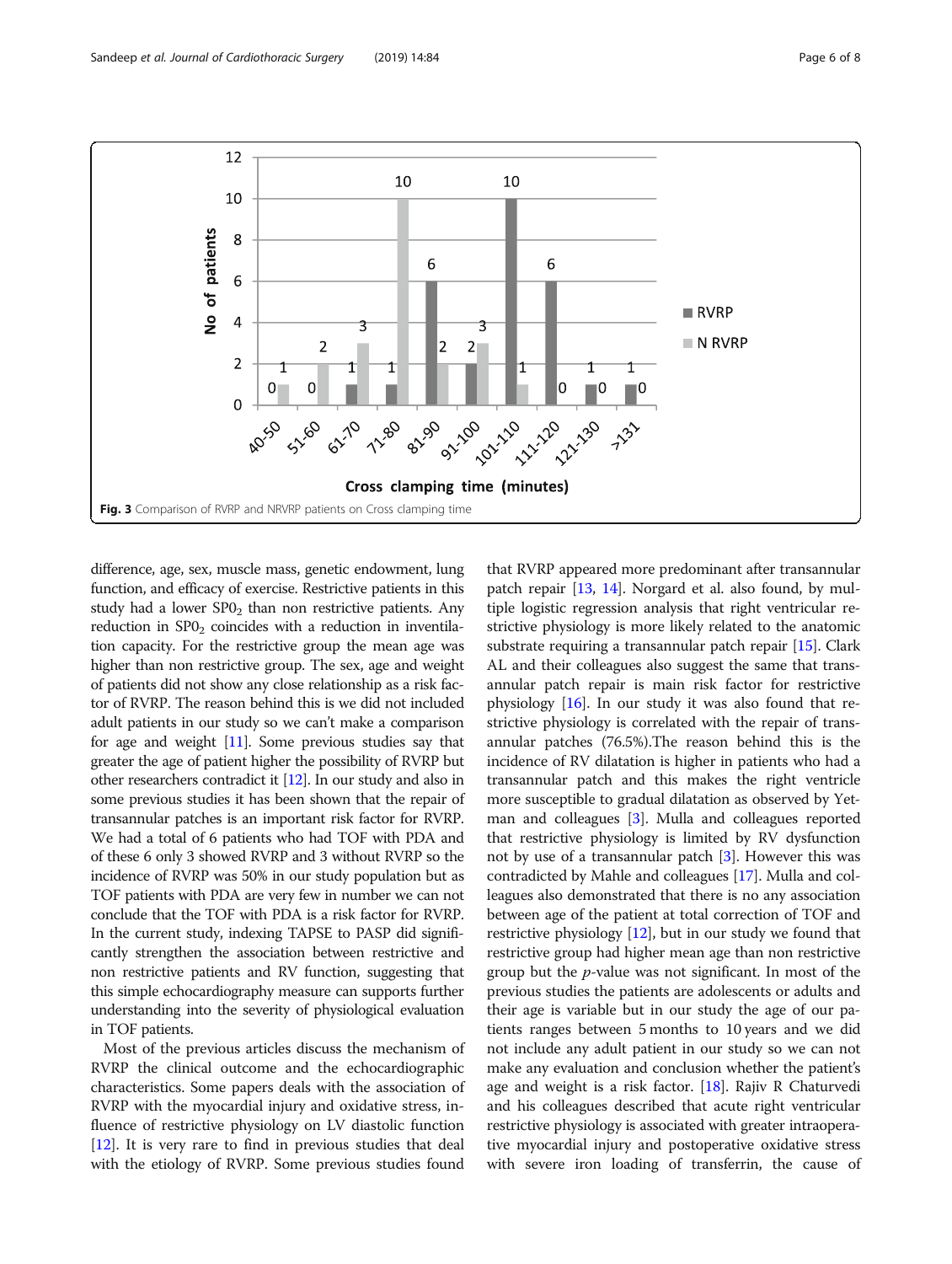<span id="page-6-0"></span>myocardial injury can be happened due to longer cardiopulmonary bypass(CPB) time and longer duration of aortic cross clamping time [\[19](#page-7-0)]. In our study we also found that patients who have a longer duration of PCB and cross-clamping and more likely to show restrictive physiology. Therefore by minimizing CPB time and cross-clamping we can reduce myocardial injury and reduce the chances of RVRP. Peter Munkhammar and his colleagues described a strong association between the right ventricular restrictive physiology detected on MRI and fibrosis of the RVOT in children after repair of TOF, the link may be that the fibrosis decreases the RV compliance [[20\]](#page-7-0). In this case, RV with low compliance at atrial systole blood will pumped against a stiff right ventricle, resulting in forward pulmonary flow in ventricular diastole. In our study we also found a close relationship of RVOT fibrosis with RVRP but our technique used to detect fibrosis is echocardiography and we only have 2 patients who undergo an MRI exam before surgery so we exclude RVOT fibrosis of our study.

#### Limitations

Our study has been performed on a relatively smaller number of pediatric patients and we did not include adult patients in this study so we cannot say if age and weight of the patient has any etiological relationship with RVRP. However in our study transesophageal echocardiography was very useful to find out the ventricular enlargement and ventricular hypertrophy. But the best modality to find out the degree of ventricular enlargement, degree of ventricular hypertrophy and degree of fibrosis at RVOT is MRI and we have only 2 patients in our study undergo for MRI examination. It is also possible that our parameters to find out the risk factors may not always be sufficient and specific and there always be exceptions so our results are suboptimal.

# Conclusions

This is the first study of our knowledge conducted in pediatric TOF patients focousing on etiology of RVRP. This study suggests that etiology of RVRP is associated with low  $SPO<sub>2</sub>$ . HCT, ventricular hypertrophy, right ventricular enlargement, transannular patch repair, and longer duration of cardiopulmonary bypass and aortic cross clamping, low TAPSE, low PASP, low TAPSE/PASP ratio and after knowing the etiology we can manage the post surgical in better ways.. This study also suggest that avoiding transannular patch and minimizing CPB time and cross clamping to prevent myocardial injury can improve incidence of RVRP.However, further study in a larger population is required to confirm these findings and clarify detailed characteristics of right ventricular restrictive physiology in repaired TOF patients.

#### Abbreviations

ASD: Atrial septal defect; CPB: Cardio pulmonary bypass; CVP: Central venous pressureEDEF: End diastolic forward flow; HCT: Hematocrit; LV: Left ventricle; PASP: Pulmonary artery systolic pressure; PDA: Patent ductus arteriosus; PICU: Pediatric intensive care unit; RH: Right heart; RV: Right ventricle; RVRP: Right ventricle restrictive physiology; TAPSE: Tricuspid annular plane systolic excursion; TOF: Tetralogy of Fallot

#### Acknowledgements

Not applicable.

#### Funding

Not applicable.

#### Availability of data and materials

Not applicable, Please contact author for data requests.

#### Author's contributions

BS<sup>1</sup>: Corresponding author, Concept/Design, Data analysis/interpretation drafting article, Critical revision of article, Approval of article, Statistics, Funding, Data collection. XH<sup>1</sup>: Concept/Design, Data analysis, drafting article, Critical revision of article, Approval of article. FX<sup>1</sup>: Concept/Design, Interpretation, Critical revision of article, Approval of article. PS<sup>1</sup>: Concept/ Design, Interpretation, Critical revision of article, Approval of article. TW<sup>2</sup> Concept/Design, Interpretation, Critical revision of article, Approval of article. XS: Concept/Design, Interpretation, Critical revision of article, Approval of article. All authors read and approved the final manuscript.

#### Ethics approval and consent to participate

The protocol was approved by the Honghui Hospital, Xi'an Jiaotong University Clinical Research Ethics Committee, and parents of all subjects provided informed consent.

#### Consent for publication

Not applicable.

#### Competing interests

"The authors declare that they have no competing interests."

#### Publisher's Note

Springer Nature remains neutral with regard to jurisdictional claims in published maps and institutional affiliations.

#### Author details

<sup>1</sup>Department of General Surgery, Honghui Hospital, Xi'an Jiaotong University Xi'an 710000, Shanxi, China. <sup>2</sup>Chengdu medical college, Jinniu district, Rondu avenue, Tianzhu road no 611, Chengdu 610500, China.

#### Received: 30 January 2019 Accepted: 22 April 2019 Published online: 02 May 2019

#### References

- 1. Lu JC, Cotts TB, Agarwal PP, Attili AK, Dorfman AL. Ventricular function, myocardial delayed enhancement and patient-reported quality of life in adolescents and adults with repaired tetralogy of fallot. J Cardiovasc Magn Reson. 2010;12(Suppl 1):1–2.
- 2. Choi JY, Kwon HS, Yoo BW, Shin JI, Sul JH, Park HK, et al. Right ventricular restrictive physiology in repaired tetralogy of fallot is associated with smaller respiratory variability. Int J Cardiol. 2008;125(1):28–35.
- 3. Rathore KS, Agrawal SK, Kapoor A. Restrictive physiology in tetralogy of fallot: exercise and arrhythmogenesis. Asian Cardiovasc Thorac Ann. 2006; 14(4):279–83.
- 4. Lee W, Yoo SJ, Roche SL, Kantor P, Van AG, Park EA, et al. Determinants and functional impact of restrictive physiology after repair of tetralogy of fallot: new insights from magnetic resonance imaging. Int J Cardiol. 2013;167(4): 1347–53.
- 5. Ahmad N, Kantor PF, Grosse-Wortmann L, Seller N, Jaeggi ET, Friedberg MK, et al. Influence of rv restrictive physiology on lv diastolic function in children after tetralogy of fallot repair. J Am Soc Echocardiogr. 2012;25(8): 866–73.